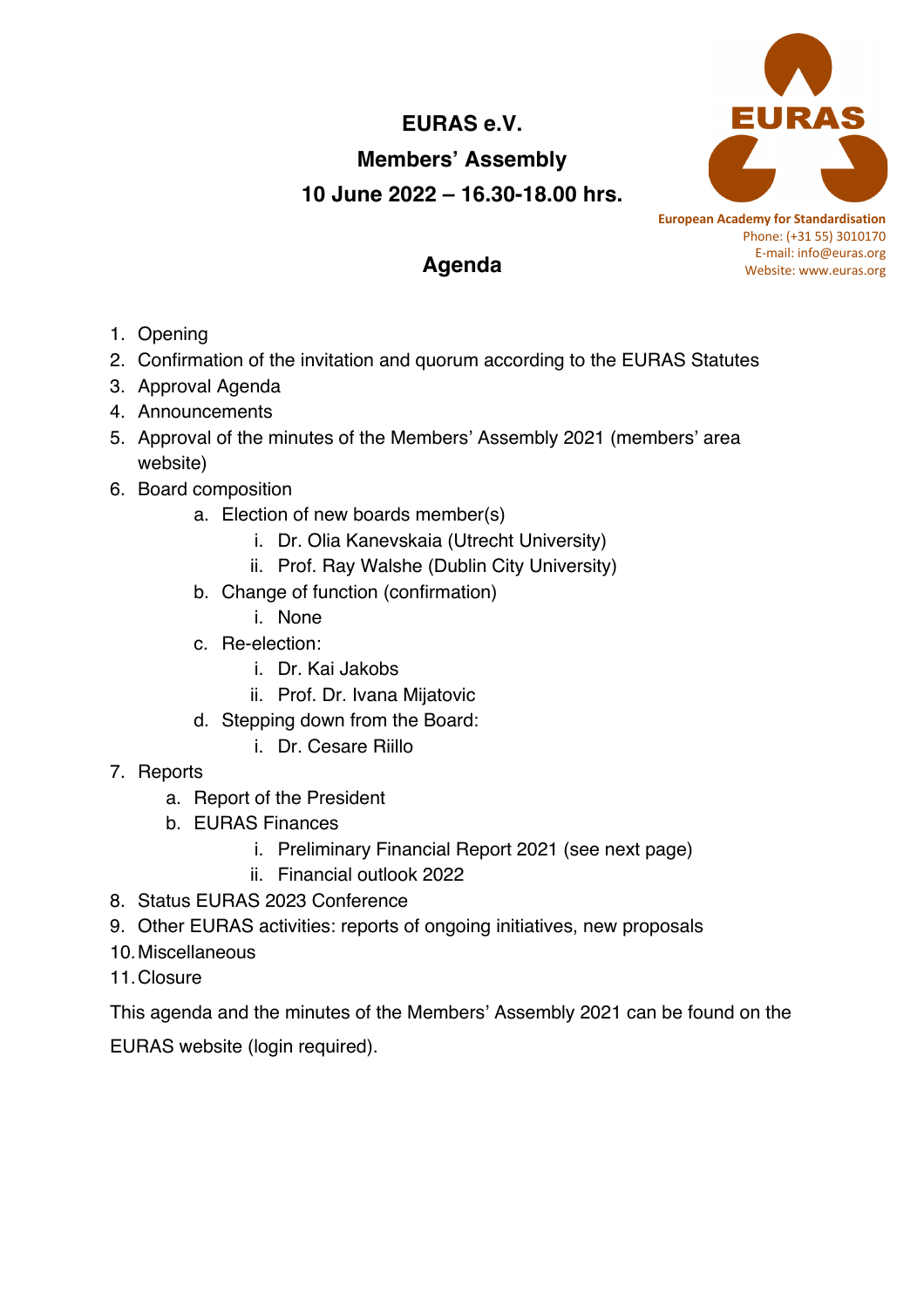

### Composition of the EURAS-Board 2022

Condition: approval by the members' assembly.

| <b>EURAS Board</b> | 2022               |             |                |
|--------------------|--------------------|-------------|----------------|
| <b>Name</b>        | (Re-)Election year | End-of-term | Title          |
| Kai Jakobs         | 2022               | 2026        | President      |
| Ivana Mijatovic    | 2022               | 2026        | Vice-President |
| Paul Wiegmann      | 2019               | 2023        | Vice-President |
| Andrea Fried       | 2021               | 2025        | Vice-President |
| Olia Kanevskaia    | 2022               | 2026        | Vice-President |
| Ray Wlashe         | 2022               | 2026        | Vice-President |

#### Financial overview 2021

| EURAS European Academy of Standardisation e.V. |                                                |   |                     |   |                |
|------------------------------------------------|------------------------------------------------|---|---------------------|---|----------------|
| 2021                                           |                                                |   |                     |   |                |
| <b>Association activities</b>                  |                                                |   |                     |   |                |
| Income                                         | Membership fees                                | € | ÷,                  |   |                |
|                                                | Other income                                   | € | 5.000,00            |   |                |
|                                                | Total income                                   |   |                     | € | 5.000,00       |
|                                                |                                                |   |                     |   |                |
| <b>Expenditures</b>                            | Transparenzregister                            | € | 13,01               |   |                |
|                                                | Website                                        | € | 5.626,50            |   |                |
|                                                | Publications                                   | € | $\sim$              |   |                |
|                                                | Association management                         | € | 2.000,00            |   |                |
|                                                | Other expenditures                             | € | $\overline{a}$      |   |                |
|                                                | <b>Total Expenditures</b>                      |   |                     | € | 7.639,51       |
| <b>Profit/Loss Association Activities</b>      |                                                |   |                     | € | $-2.639,51$    |
|                                                |                                                |   |                     |   |                |
| <b>Asset Management</b>                        |                                                |   |                     |   |                |
| <b>Income from assets</b>                      | Intrest, dividends etc.                        | € | $\omega$            |   |                |
|                                                | Total income from assets                       |   |                     | € | $\blacksquare$ |
|                                                |                                                |   |                     |   |                |
| <b>Expenditures</b>                            | Bank cost                                      | € | 163,30              |   |                |
|                                                | Total expenditures                             |   |                     | € | 163,30         |
| Profit/Loss Asset management                   |                                                |   |                     | € | $-163,30$      |
| Other activities                               |                                                |   |                     |   |                |
| <b>EURAS Conference</b>                        |                                                |   |                     |   |                |
| Online 6-8 September 2021                      |                                                |   |                     |   |                |
| Income                                         | Conference fees                                | € | 6.400,00            |   |                |
|                                                | Proceedings                                    | € | $\bar{\phantom{a}}$ |   |                |
|                                                | Total income                                   |   |                     | € | 6.400,00       |
| <b>Expenditures</b>                            | Conference cost (Gather)                       | € | 452,89              |   |                |
|                                                | Conference cost (registration, administration) | € | 2.000,00            |   |                |
|                                                | Proceedings                                    | € | 3.451,82            |   |                |
|                                                | Travel and stay guest speakers                 | € |                     |   |                |
|                                                | Other expenditures                             | € | 202,45              |   |                |
|                                                | <b>Total Expenditures</b>                      |   |                     | € | 6.107,16       |
| Profit/Loss other activities                   |                                                |   |                     | € | 292,84         |
|                                                |                                                |   |                     |   |                |
| Profit/Loss 2021 before reservations           |                                                |   |                     | € | $-2.509,97$    |
| Reservations 2021                              |                                                |   |                     | € | ÷              |
| Profit/Loss 2021 before reservations           |                                                |   |                     | € | $-2.509,97$    |

Per 31 December 2021, EURAS has € 17.816,45 in financial assets/reserve. The EURAS Board consider € 10.000 the minimum financial reserve.